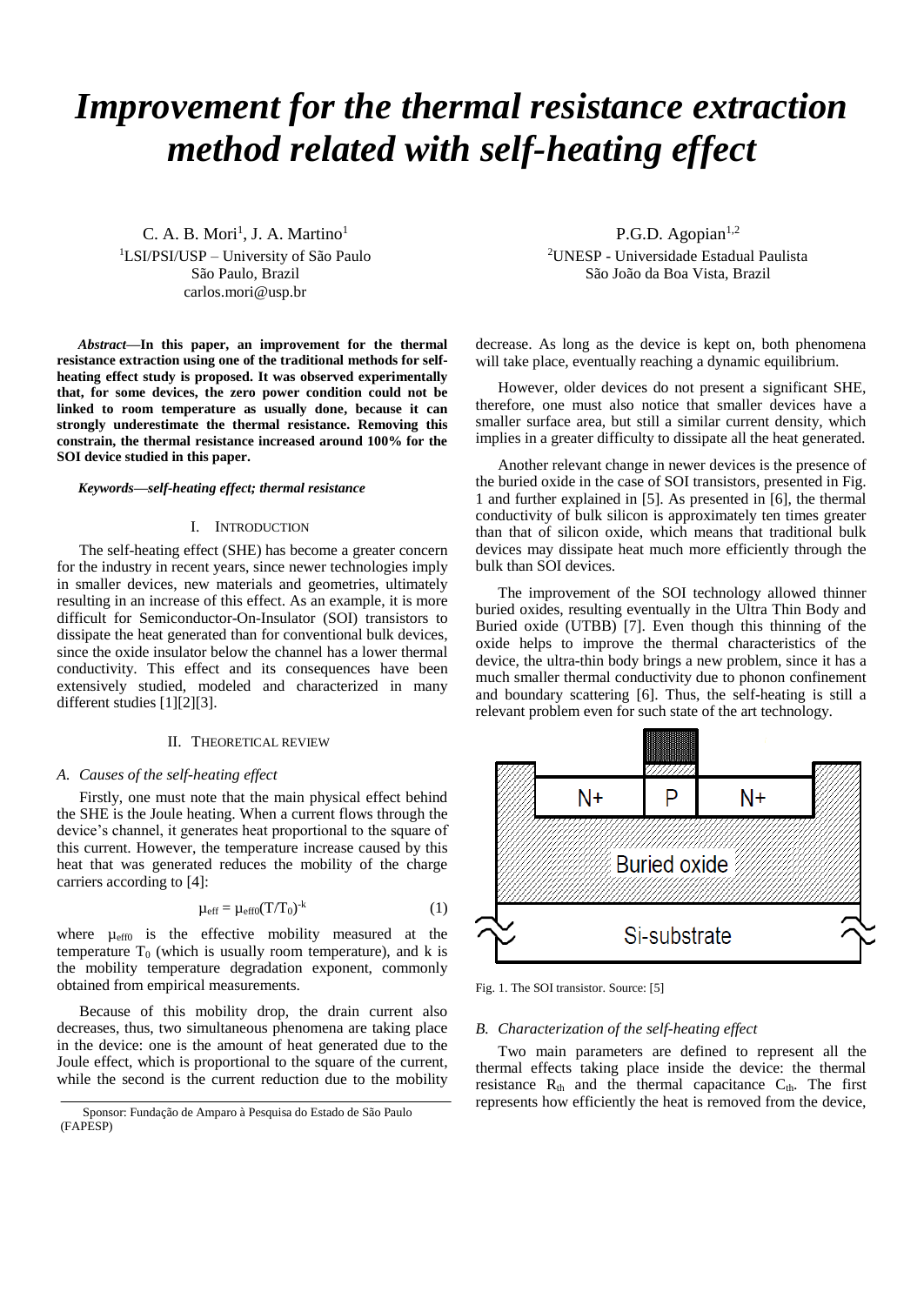while the latter represents how much heat is stored inside the device.

Consequently, the thermal resistance is dependent from the device's surface area, since this is through where the heat is removed, meaning that smaller devices have larger thermal resistances; and the thermal capacitance is dependent from the device's volume, since the heat is accumulated along the whole volume of the device, meaning that smaller devices have a smaller thermal capacitance.

#### *C. Measurement methods*

There are two main approaches to obtain the parameters related to the SHE, the time domain and the frequency domain. More traditional characterization devices are capable of performing the first, making it more accessible to researchers and hence it is important to improve those methods as much as possible.

Nevertheless, the time domain methods obtain only the thermal resistance, but not the capacitance, and, in addition, it has been shown that even the value of the resistance might be underestimated in some cases [\[3\].](#page-2-1) Therefore, measurements in the frequency domain are still necessary in order to allow for a full characterization of the effect and to verify the validity of the resistance first obtained through time methods.

Since this work will focus on an improvement to one of the time domain methods, only this method will be presented here. Further information on the other methods may be found in [\[3\].](#page-2-1)

The method here presented is known as the pulsed I-V hot chuck, for it is based on obtaining the drain current as a function of the drain voltage of the device at multiple chuck temperatures through pulses short enough in order to avoid the self-heating during the measurement. This method relies on the thermal capacitance, since it ensures that the device may not heat immediately, and therefore ensuring that fast enough measurements will be self-heating free. In addition, a long enough period between measurements must be given, otherwise the device will not have the time to cool, compromising the next measurement.

In this section, the results presented are extracted from [\[3\],](#page-2-1) where the author used PDSOI nMOSFETs with 400nm BOX, gate length of 240 nm, 15 parallel fingers, each being 4µm wide (therefore, effective width of 60 µm), film thickness of 150 nm, dielectric thickness of 5 nm and channel doping of approximately  $10^{18}$  cm<sup>-3</sup>. The device are body tied in order to prevent the floating-body effect.

To extract the thermal resistance, firstly one must measure the drain current when short, constant voltage pulses are applied at the gate with a certain the drain voltage. Repeating this procedure for multiple drain currents allows one to obtain the pulsed I-V curve of the device. Then, after obtaining pulsed I-V curves at different temperatures, they are plotted together with a DC I-V curve obtained at room temperature (DC in this case means that the polarization was applied for a long enough time until the device reaches thermal – and therefore electric – equilibrium). [Fig. 2](#page-1-0) presents those curves.



<span id="page-1-0"></span>Fig. 2. Drain current versus drain voltage varying temperature with voltage pulses applied to the gate. Source: [\[3\].](#page-2-1)

From this graph, the channel temperature from the device suffering from the SHE may be induced at some points. The explanation that the current decrease due to the SHE happens only because the carriers' effective mobility decreases implies in the fact that each value for the drain current may be directly related to one and one only channel temperature. Therefore, each point of intersection between the DC measurement and one of the pulsed curves at a certain temperature means that the channel is at such temperature at those polarization conditions.

Finally, the thermal resistance may be calculated as being the slope of the line obtained performing a linear regression with the temperature and power points obtained from the intersections in [Fig. 2.](#page-1-0) Thus, a graph of the temperature as a function of the power applied to the device may be built, as presented in [Fig. 3.](#page-1-1)

One last detail to be observed here is that the linear regression presented in [Fig. 3](#page-1-1) has a theoretical constraint proposed in [\[3\],](#page-2-1) forcing the point at room temperature (25°C) to be at zero power. The reasoning for such constraint and its consequences shall be better evaluated in the next session.



<span id="page-1-1"></span>Fig. 3. Device temperature as function of the normalized power to obtain the thermal resistance. Source[: \[3\].](#page-2-1)